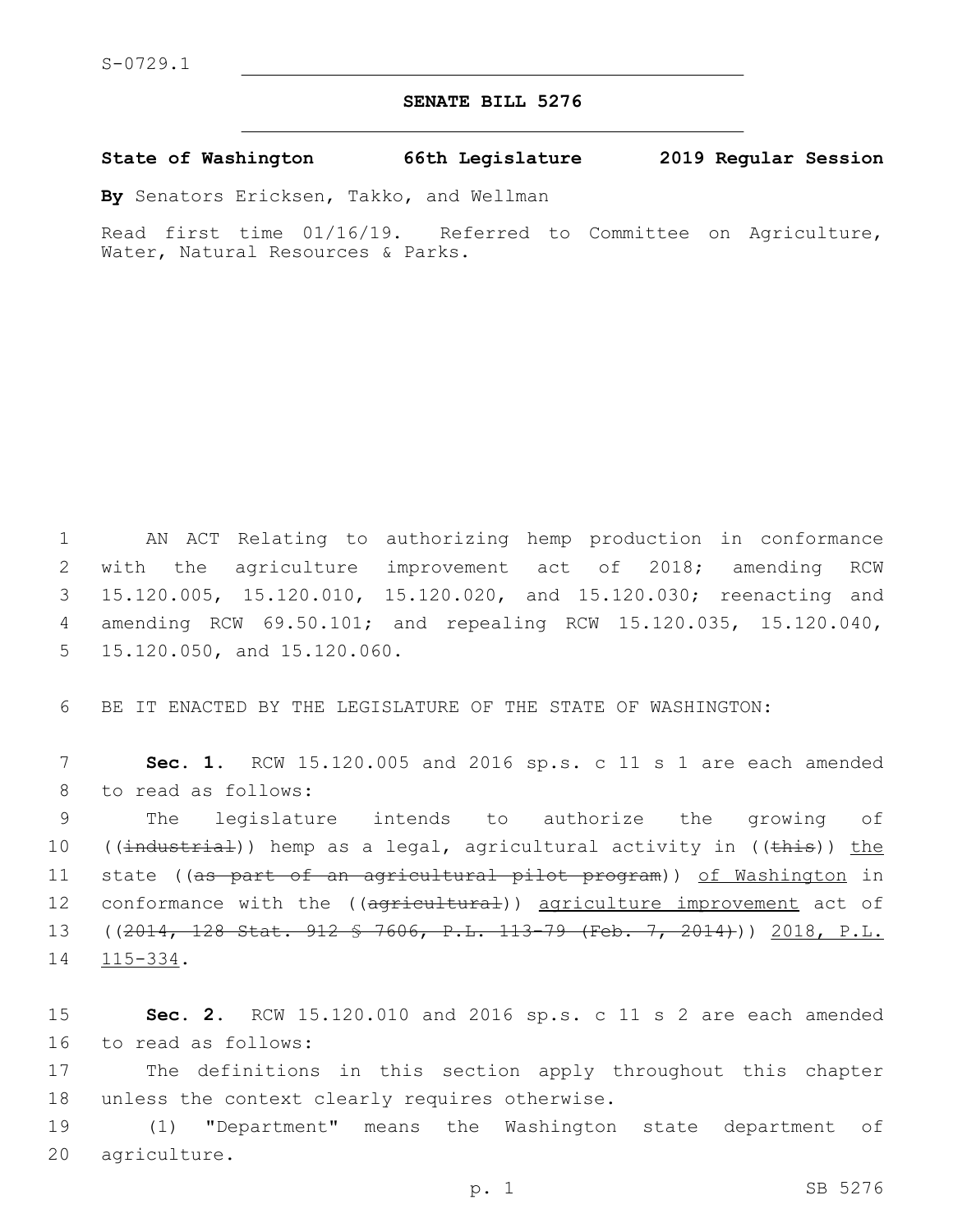1 (2) (("Grower" means any person licensed to grow industrial hemp 2 under this chapter.

 (3) "Industrial hemp" means all parts and varieties of the genera Cannabis, cultivated or possessed by a grower, whether growing or 5 not, that contain a THC concentration of 0.3 percent or less by dry weight. Industrial hemp does not include plants of the genera Cannabis that meet the definition of "marijuana" as defined in RCW 8 69.50.101.

9 (4) "Industrial hemp research program" means an agricultural 10 pilot program to study the growth, cultivation, or marketing of 11 industrial hemp supervised by the department.

12 (5))) "Hemp" means the plant *Cannabis sativa L.* and any part of 13 that plant, including the seeds thereof and all derivatives, 14 extracts, cannabinoids, isomers, acids, salts, and salts of isomers, 15 whether growing or not, with a delta-9 tetrahydrocannabinol 16 concentration of not more than 0.3 percent on a dry weight basis.

17 (3) "Person" means any natural person, firm, partnership, 18 association, private or public corporation, government entity, or 19 other business entity.

20 (((6) "THC concentration" means the percent of total 21 tetrahydrocannabinol, which is the combined percent of delta-9 22 tetrahydrocannabinol and tetrahydrocannabinolic acid in any part of 23 the genera Cannabis.))

24 **Sec. 3.** RCW 15.120.020 and 2016 sp.s. c 11 s 3 are each amended 25 to read as follows:

26 ((Except as otherwise provided in this chapter, industrial)) Hemp 27 is an agricultural product that may be grown, produced, possessed, 28 processed, and exchanged in the state ((solely and exclusively as 29 part of an industrial hemp research program supervised by the 30 department)) of Washington pursuant to a plan approved under the 31 agriculture improvement act of 2018. Processing any part of 32 ((industrial)) hemp, except seed, as food, extract, oil, cake, 33 concentrate, resin, or other preparation for topical use, oral 34 consumption, or inhalation by humans is prohibited.

35 **Sec. 4.** RCW 15.120.030 and 2016 sp.s. c 11 s 4 are each amended to read as follows:36

37 (1) The department shall ((adopt rules pursuant to this chapter 38 and chapter 34.05 RCW as necessary to license persons to grow hemp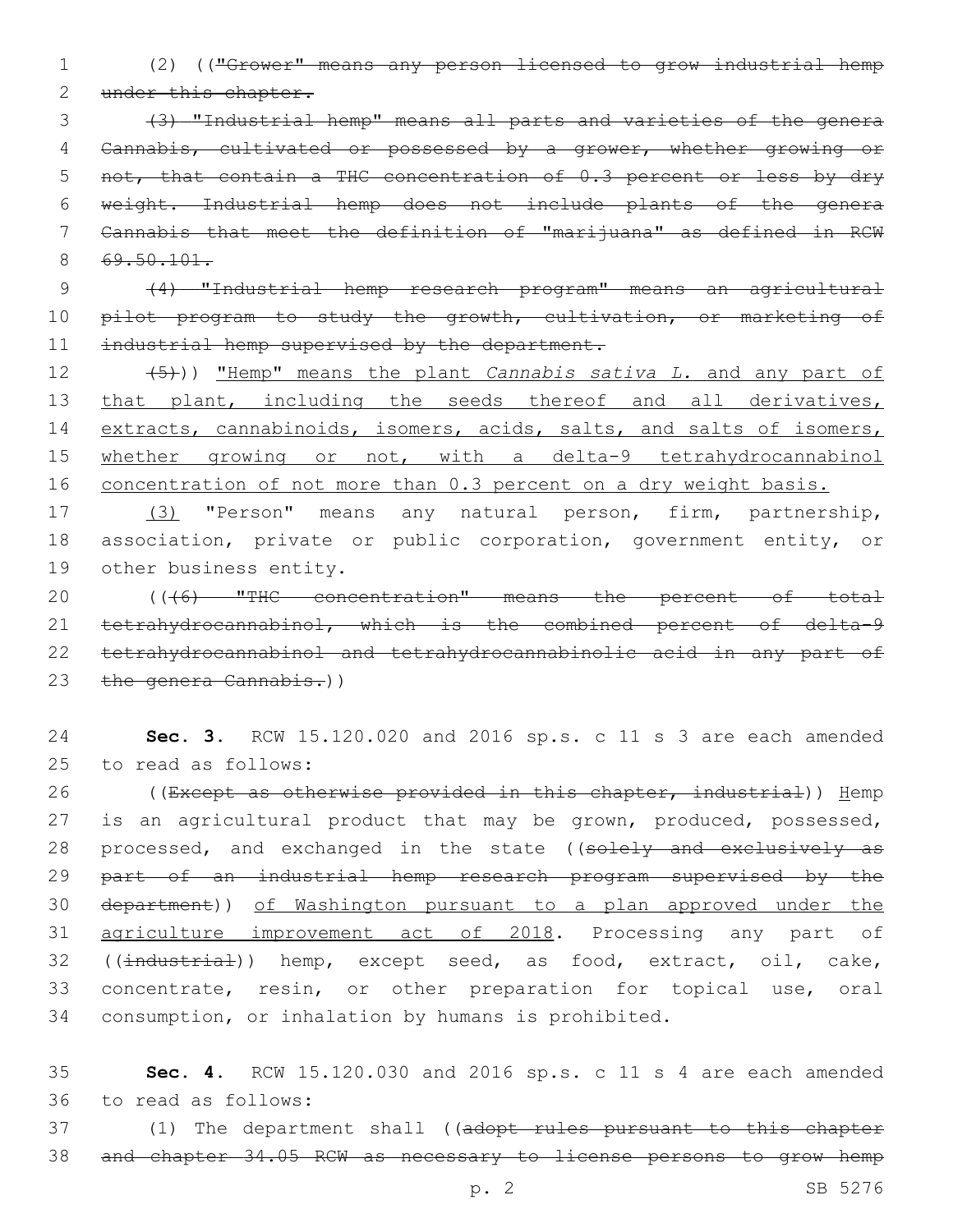1 under an industrial hemp research program. The rules must include,

2 but are not limited to:

3 (a) Fee amounts for license application, issuance, and renewal;

4 (b) Testing criteria and protocols for testing compliance with

5 THC levels; and

6 (c) Grower qualifications. Grower qualifications include, at a 7 minimum, that a person with a prior felony drug conviction within ten 8 years of applying for a license not be eligible for the license. The 9 department shall adopt by rule the persons in associations, 10 corporations, and other business entities to be qualified under this 11 felony drug conviction limitation)) submit a plan to the United 12 States secretary of agriculture under which the state of Washington 13 will monitor and regulate the production of hemp, pursuant to the 14 agriculture improvement act of 2018. The plan must include:

15 (a) All elements required for such plans under the agriculture 16 improvement act of 2018;

17 (b) A requirement that any person growing hemp must submit global 18 positioning system information to the department identifying the 19 location of land where hemp will be grown;

20 (c) A requirement that any person growing hemp must submit to 21 having plant samples tested by the department at the nearest 22 appropriate testing facility before harvest if the person intends to 23 sell the hemp outside Washington;

24 (d) A requirement for an administrative license fee system under 25 which a person growing hemp must pay an annual license fee to the 26 department: The fee for one acre or less is a flat fee of ten 27 dollars; the fee for more than one acre up to five acres is a flat 28 fee of twenty dollars; the fee for more than five acres up to twenty-29 five acres is a flat fee of one hundred fifty dollars; the fee for 30 more than twenty-five acres is a fee of seven dollars per acre;

 (e) A requirement that a person growing hemp must notify the 32 department of the source of the seed, solely for the purpose of keeping an official record of the sources of seed being used for hemp production in Washington; and

 (f) A requirement that any plant sample which, when tested by the department, exceeds the maximum tetrahydrocannabinol concentration for hemp under RCW 15.120.010 must be retested at a different testing facility before any enforcement action may be taken.

39 (2) The department may adopt rules for administration of ((an 40 industrial hemp research program, including the goals of the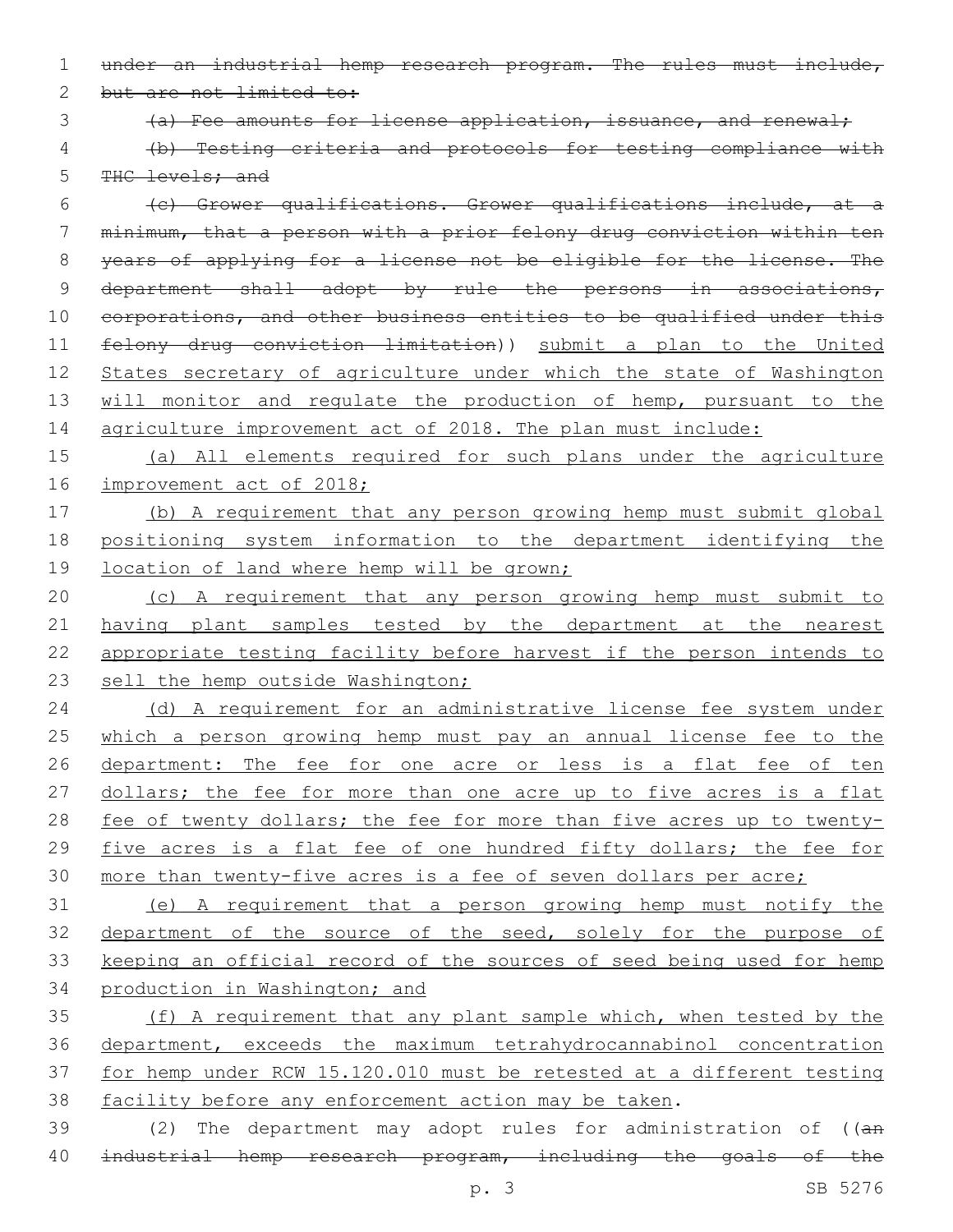program)) the plan approved under this chapter in conformance with 2 the agriculture improvement act of 2018.

 (3) The department may adopt rules for administration of ((an industrial)) a hemp seed certification program pursuant to chapter 5 15.49 RCW.

 (4) All requirements in this section are subject to the availability of amounts appropriated for the specific purposes 8 described.

 (5) All moneys collected by the department under this chapter must be deposited in an account within the agricultural local fund 11 and used solely for carrying out the requirements of this chapter. No appropriation is required for disbursement of moneys from the account 13 by the director of the department.

 **Sec. 5.** RCW 69.50.101 and 2018 c 132 s 2 are each reenacted and 15 amended to read as follows:

 The definitions in this section apply throughout this chapter 17 unless the context clearly requires otherwise.

 (a) "Administer" means to apply a controlled substance, whether by injection, inhalation, ingestion, or any other means, directly to 20 the body of a patient or research subject by:

 (1) a practitioner authorized to prescribe (or, by the 22 practitioner's authorized agent); or

 (2) the patient or research subject at the direction and in the 24 presence of the practitioner.

 (b) "Agent" means an authorized person who acts on behalf of or at the direction of a manufacturer, distributor, or dispenser. It does not include a common or contract carrier, public warehouseperson, or employee of the carrier or warehouseperson.

 (c) "CBD concentration" has the meaning provided in RCW 69.51A.010.30

 (d) "CBD product" means any product containing or consisting of 32 cannabidiol.

(e) "Commission" means the pharmacy quality assurance commission.

 (f) "Controlled substance" means a drug, substance, or immediate precursor included in Schedules I through V as set forth in federal or state laws, or federal or commission rules, but does not include 37 ((industrial)) hemp as defined in RCW 15.120.010.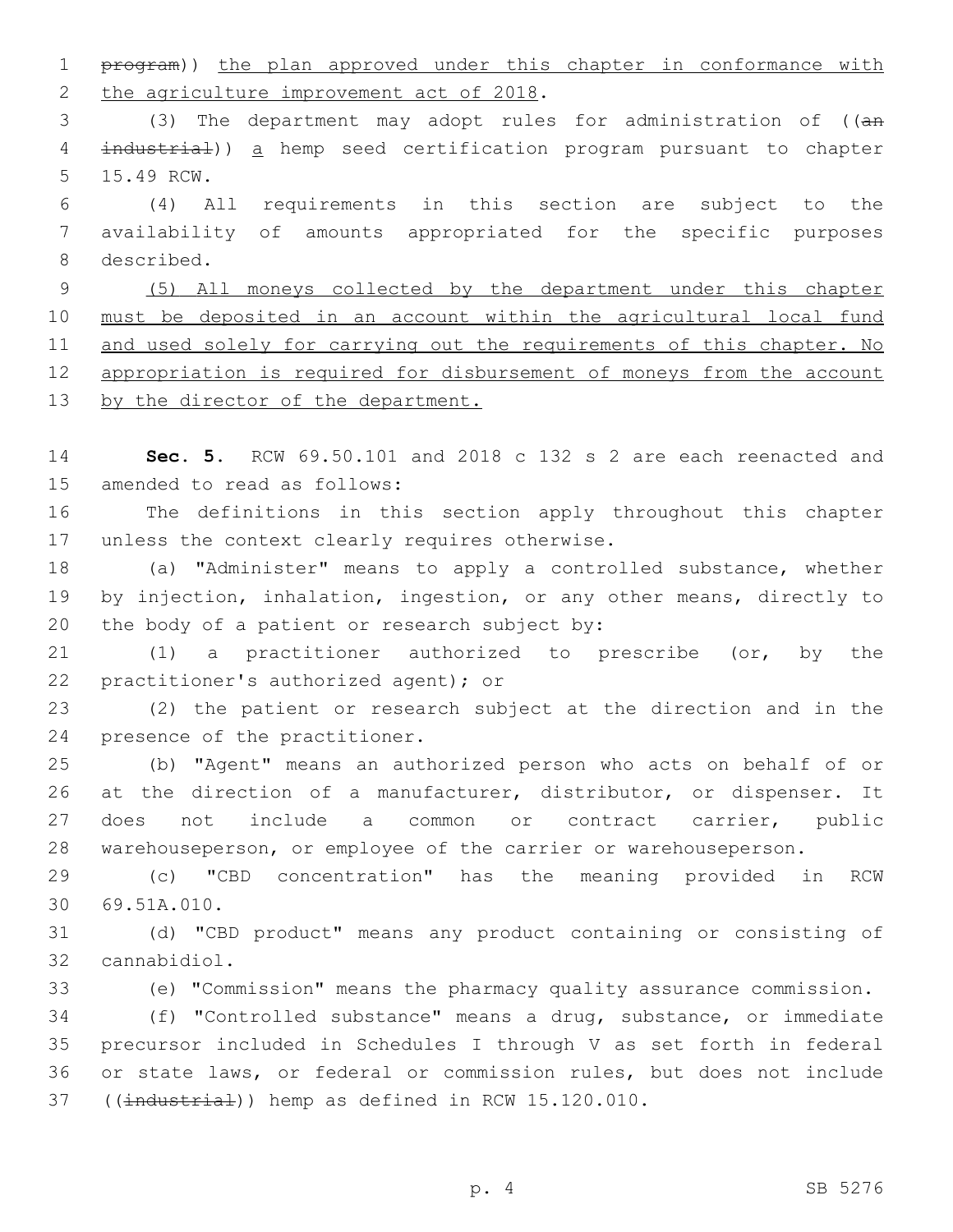(g)(1) "Controlled substance analog" means a substance the chemical structure of which is substantially similar to the chemical structure of a controlled substance in Schedule I or II and:

 (i) that has a stimulant, depressant, or hallucinogenic effect on the central nervous system substantially similar to the stimulant, depressant, or hallucinogenic effect on the central nervous system of a controlled substance included in Schedule I or II; or

 (ii) with respect to a particular individual, that the individual represents or intends to have a stimulant, depressant, or hallucinogenic effect on the central nervous system substantially similar to the stimulant, depressant, or hallucinogenic effect on the central nervous system of a controlled substance included in Schedule 13 I or II.

14 (2) The term does not include:

15 (i) a controlled substance;

 (ii) a substance for which there is an approved new drug 17 application;

 (iii) a substance with respect to which an exemption is in effect for investigational use by a particular person under Section 505 of the federal food, drug, and cosmetic act, 21 U.S.C. Sec. 355, or chapter 69.77 RCW to the extent conduct with respect to the substance 22 is pursuant to the exemption; or

 (iv) any substance to the extent not intended for human consumption before an exemption takes effect with respect to the 25 substance.

 (h) "Deliver" or "delivery" means the actual or constructive transfer from one person to another of a substance, whether or not 28 there is an agency relationship.

(i) "Department" means the department of health.

 (j) "Designated provider" has the meaning provided in RCW 31 69.51A.010.

 (k) "Dispense" means the interpretation of a prescription or order for a controlled substance and, pursuant to that prescription or order, the proper selection, measuring, compounding, labeling, or packaging necessary to prepare that prescription or order for 36 delivery.

(l) "Dispenser" means a practitioner who dispenses.

 (m) "Distribute" means to deliver other than by administering or 39 dispensing a controlled substance.

(n) "Distributor" means a person who distributes.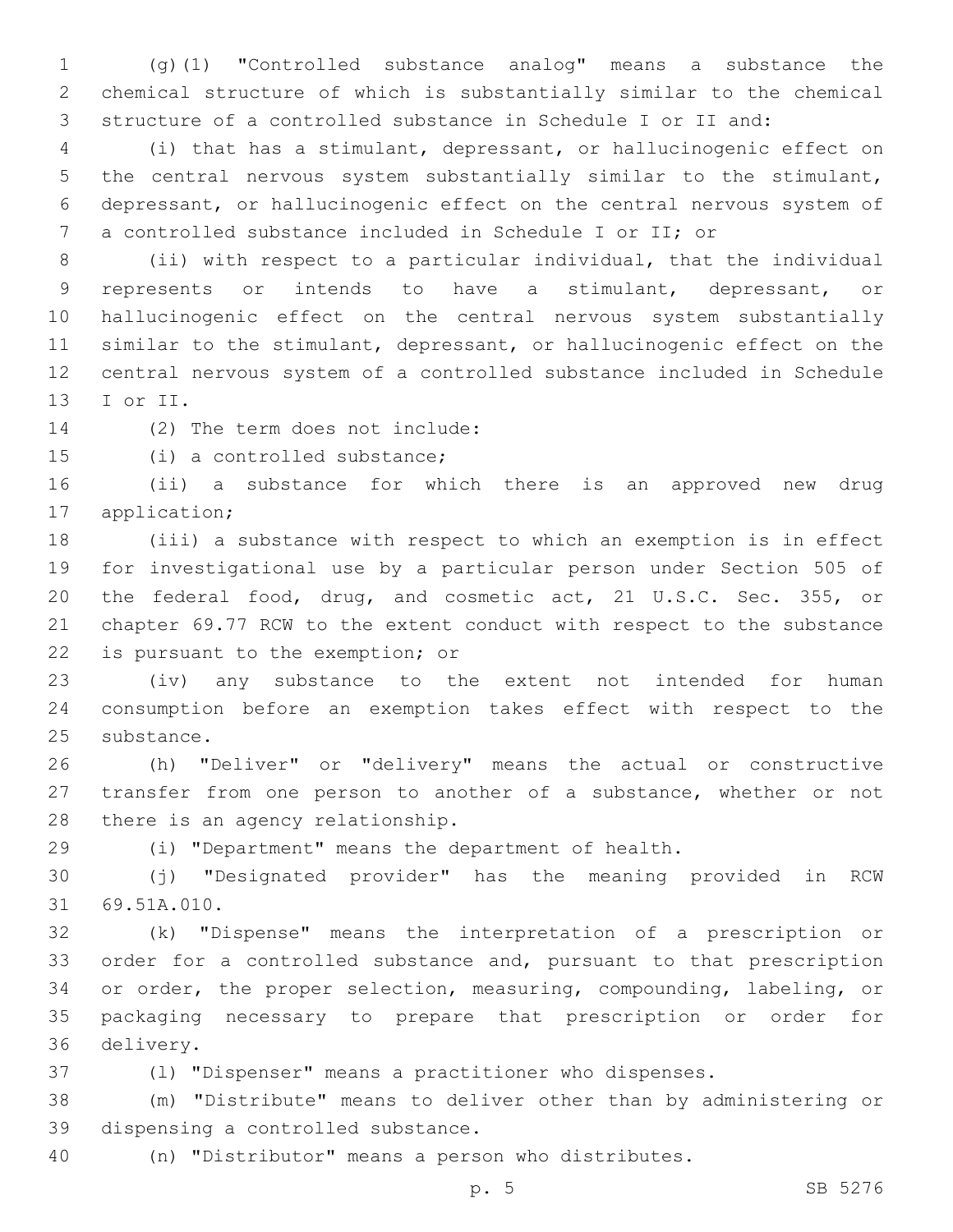(o) "Drug" means (1) a controlled substance recognized as a drug in the official United States pharmacopoeia/national formulary or the official homeopathic pharmacopoeia of the United States, or any supplement to them; (2) controlled substances intended for use in the diagnosis, cure, mitigation, treatment, or prevention of disease in individuals or animals; (3) controlled substances (other than food) intended to affect the structure or any function of the body of individuals or animals; and (4) controlled substances intended for use as a component of any article specified in (1), (2), or (3) of this subsection. The term does not include devices or their 11 components, parts, or accessories.

 (p) "Drug enforcement administration" means the drug enforcement administration in the United States Department of Justice, or its 14 successor agency.

 (q) "Electronic communication of prescription information" means the transmission of a prescription or refill authorization for a drug of a practitioner using computer systems. The term does not include a prescription or refill authorization verbally transmitted by telephone nor a facsimile manually signed by the practitioner.

 (r) "Immature plant or clone" means a plant or clone that has no flowers, is less than twelve inches in height, and is less than 22 twelve inches in diameter.

(s) "Immediate precursor" means a substance:23

 (1) that the commission has found to be and by rule designates as being the principal compound commonly used, or produced primarily for use, in the manufacture of a controlled substance;

 (2) that is an immediate chemical intermediary used or likely to 28 be used in the manufacture of a controlled substance; and

 (3) the control of which is necessary to prevent, curtail, or limit the manufacture of the controlled substance.

 (t) "Isomer" means an optical isomer, but in subsection (ff)(5) of this section, RCW 69.50.204(a) (12) and (34), and 69.50.206(b)(4), the term includes any geometrical isomer; in RCW 69.50.204(a) (8) and (42), and 69.50.210(c) the term includes any positional isomer; and in RCW 69.50.204(a)(35), 69.50.204(c), and 69.50.208(a) the term 36 includes any positional or geometric isomer.

 (u) "Lot" means a definite quantity of marijuana, marijuana concentrates, useable marijuana, or marijuana-infused product identified by a lot number, every portion or package of which is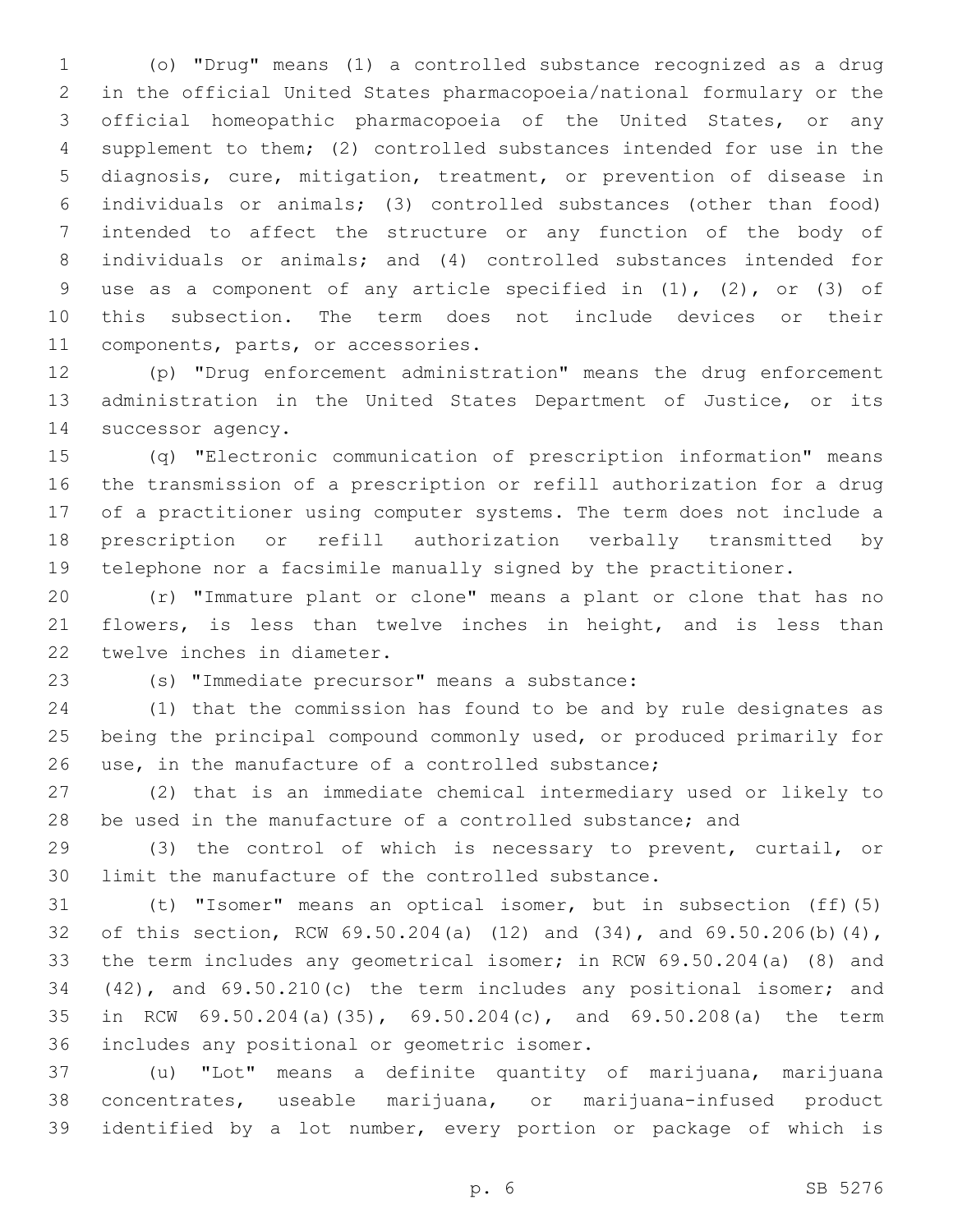uniform within recognized tolerances for the factors that appear in 2 the labeling.

 (v) "Lot number" must identify the licensee by business or trade name and Washington state unified business identifier number, and the date of harvest or processing for each lot of marijuana, marijuana concentrates, useable marijuana, or marijuana-infused product.

 (w) "Manufacture" means the production, preparation, propagation, compounding, conversion, or processing of a controlled substance, either directly or indirectly or by extraction from substances of natural origin, or independently by means of chemical synthesis, or by a combination of extraction and chemical synthesis, and includes any packaging or repackaging of the substance or labeling or relabeling of its container. The term does not include the preparation, compounding, packaging, repackaging, labeling, or 15 relabeling of a controlled substance:

 (1) by a practitioner as an incident to the practitioner's administering or dispensing of a controlled substance in the course 18 of the practitioner's professional practice; or

 (2) by a practitioner, or by the practitioner's authorized agent 20 under the practitioner's supervision, for the purpose of, or as an incident to, research, teaching, or chemical analysis and not for 22 sale.

 (x) "Marijuana" or "marihuana" means all parts of the plant *Cannabis*, whether growing or not, with a THC concentration greater 25 than 0.3 percent on a dry weight basis; the seeds thereof; the resin extracted from any part of the plant; and every compound, manufacture, salt, derivative, mixture, or preparation of the plant, 28 its seeds or resin. The term does not include:

 (1) The mature stalks of the plant, fiber produced from the stalks, oil or cake made from the seeds of the plant, any other compound, manufacture, salt, derivative, mixture, or preparation of the mature stalks (except the resin extracted therefrom), fiber, oil, or cake, or the sterilized seed of the plant which is incapable of 34 germination; or

(2) ((Industrial)) Hemp as defined in RCW 15.120.010.

 (y) "Marijuana concentrates" means products consisting wholly or in part of the resin extracted from any part of the plant *Cannabis* and having a THC concentration greater than ten percent.

 (z) "Marijuana processor" means a person licensed by the state liquor and cannabis board to process marijuana into marijuana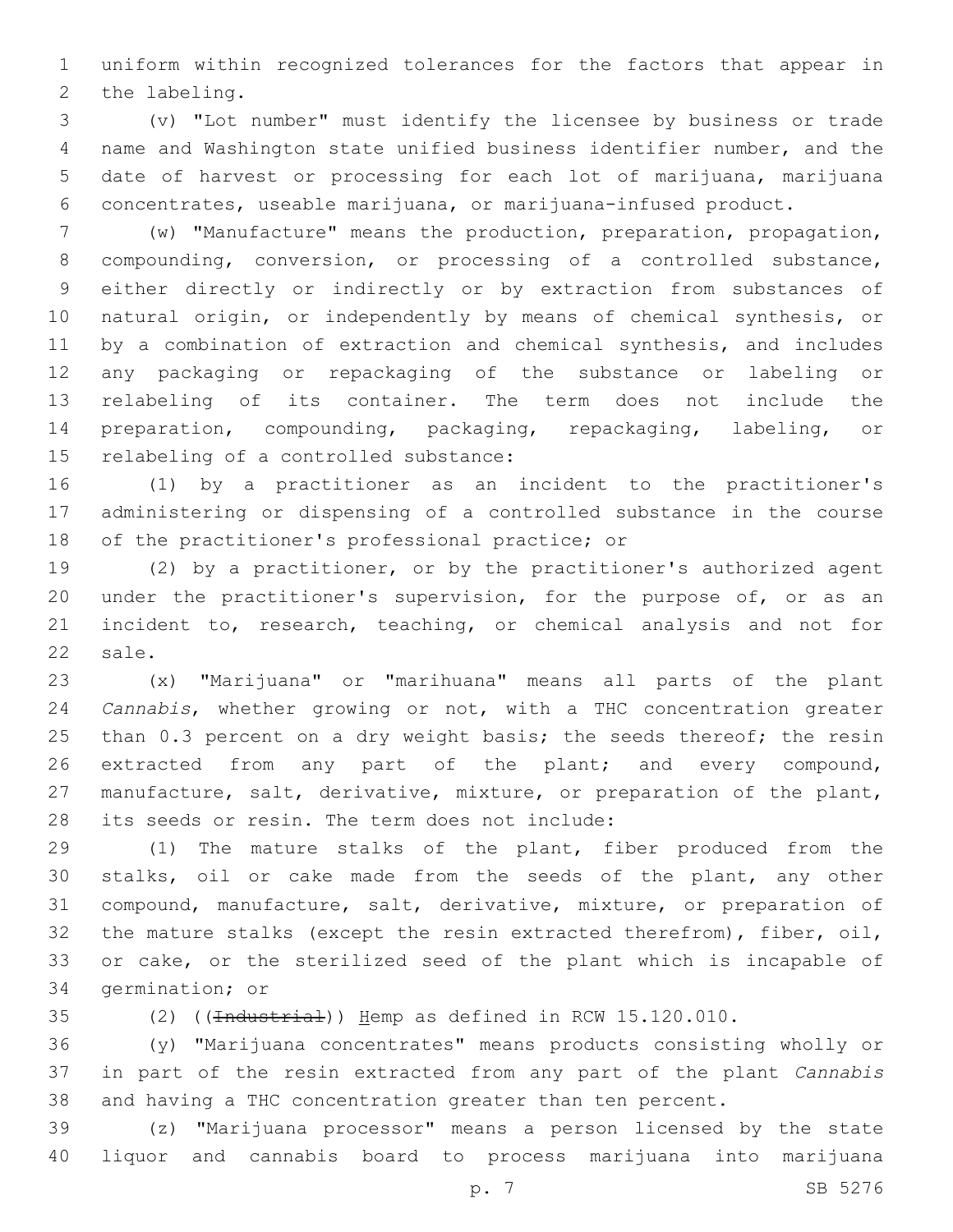concentrates, useable marijuana, and marijuana-infused products, package and label marijuana concentrates, useable marijuana, and marijuana-infused products for sale in retail outlets, and sell marijuana concentrates, useable marijuana, and marijuana-infused 5 products at wholesale to marijuana retailers.

 (aa) "Marijuana producer" means a person licensed by the state liquor and cannabis board to produce and sell marijuana at wholesale 8 to marijuana processors and other marijuana producers.

 (bb) "Marijuana products" means useable marijuana, marijuana concentrates, and marijuana-infused products as defined in this 11 section.

 (cc) "Marijuana researcher" means a person licensed by the state liquor and cannabis board to produce, process, and possess marijuana for the purposes of conducting research on marijuana and marijuana-15 derived drug products.

 (dd) "Marijuana retailer" means a person licensed by the state liquor and cannabis board to sell marijuana concentrates, useable marijuana, and marijuana-infused products in a retail outlet.

 (ee) "Marijuana-infused products" means products that contain marijuana or marijuana extracts, are intended for human use, are derived from marijuana as defined in subsection (x) of this section, and have a THC concentration no greater than ten percent. The term "marijuana-infused products" does not include either useable 24 marijuana or marijuana concentrates.

 (ff) "Narcotic drug" means any of the following, whether produced directly or indirectly by extraction from substances of vegetable origin, or independently by means of chemical synthesis, or by a 28 combination of extraction and chemical synthesis:

 (1) Opium, opium derivative, and any derivative of opium or opium derivative, including their salts, isomers, and salts of isomers, whenever the existence of the salts, isomers, and salts of isomers is possible within the specific chemical designation. The term does not 33 include the isoquinoline alkaloids of opium.

 (2) Synthetic opiate and any derivative of synthetic opiate, including their isomers, esters, ethers, salts, and salts of isomers, 36 esters, and ethers, whenever the existence of the isomers, esters, ethers, and salts is possible within the specific chemical designation.38

(3) Poppy straw and concentrate of poppy straw.

p. 8 SB 5276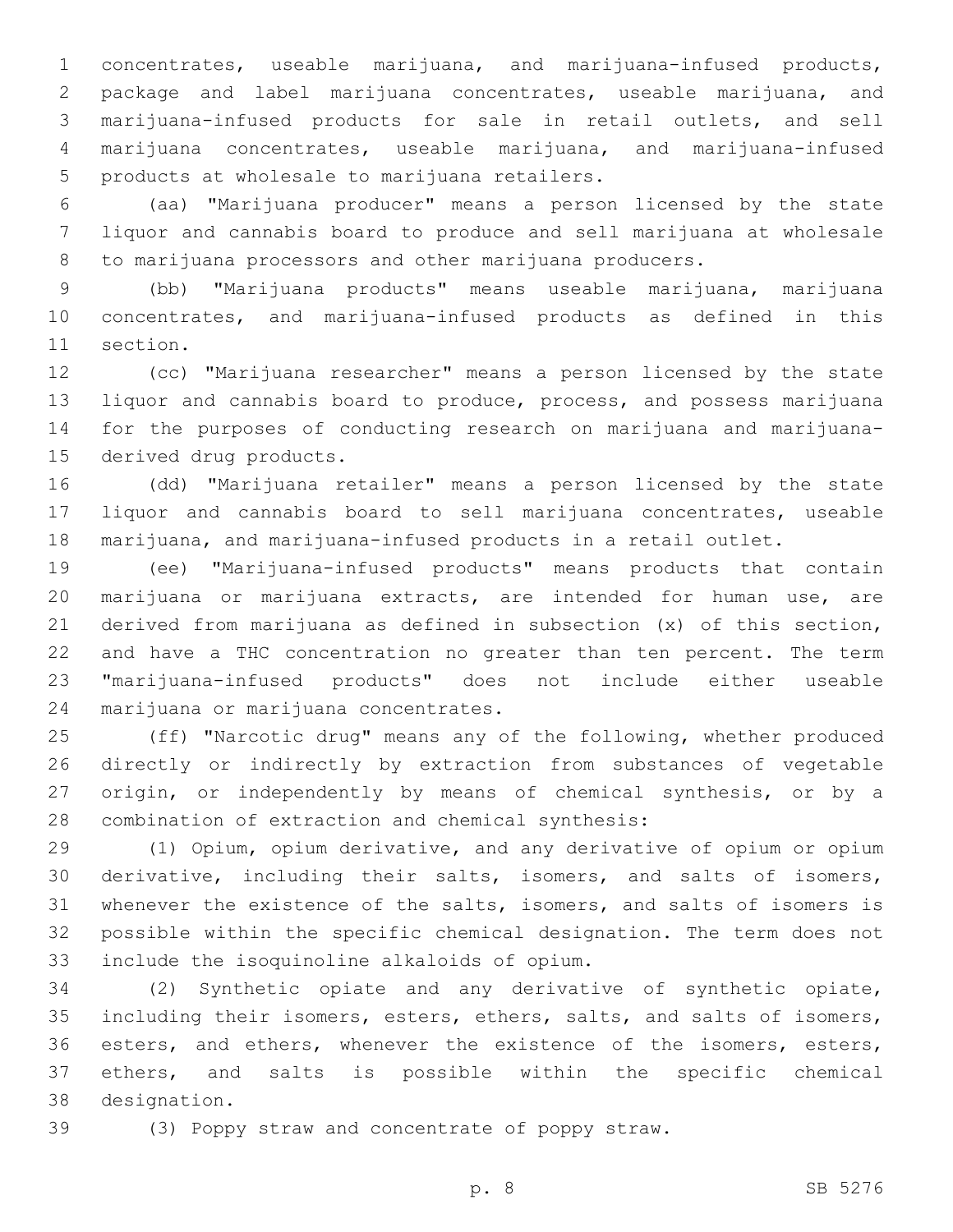(4) Coca leaves, except coca leaves and extracts of coca leaves from which cocaine, ecgonine, and derivatives or ecgonine or their 3 salts have been removed.

(5) Cocaine, or any salt, isomer, or salt of isomer thereof.

5 (6) Cocaine base.

 (7) Ecgonine, or any derivative, salt, isomer, or salt of isomer 7 thereof.

 (8) Any compound, mixture, or preparation containing any quantity of any substance referred to in subparagraphs (1) through (7).

 (gg) "Opiate" means any substance having an addiction-forming or addiction-sustaining liability similar to morphine or being capable of conversion into a drug having addiction-forming or addiction- sustaining liability. The term includes opium, substances derived from opium (opium derivatives), and synthetic opiates. The term does not include, unless specifically designated as controlled under RCW 69.50.201, the dextrorotatory isomer of 3-methoxy-n-methylmorphinan and its salts (dextromethorphan). The term includes the racemic and 18 levorotatory forms of dextromethorphan.

 (hh) "Opium poppy" means the plant of the species Papaver 20 somniferum L., except its seeds.

 (ii) "Person" means individual, corporation, business trust, estate, trust, partnership, association, joint venture, government, governmental subdivision or agency, or any other legal or commercial 24 entity.

(jj) "Plant" has the meaning provided in RCW 69.51A.010.

 (kk) "Poppy straw" means all parts, except the seeds, of the 27 opium poppy, after mowing.

28 (11) "Practitioner" means:

 (1) A physician under chapter 18.71 RCW; a physician assistant under chapter 18.71A RCW; an osteopathic physician and surgeon under chapter 18.57 RCW; an osteopathic physician assistant under chapter 18.57A RCW who is licensed under RCW 18.57A.020 subject to any limitations in RCW 18.57A.040; an optometrist licensed under chapter 18.53 RCW who is certified by the optometry board under RCW 18.53.010 subject to any limitations in RCW 18.53.010; a dentist under chapter 18.32 RCW; a podiatric physician and surgeon under chapter 18.22 RCW; a veterinarian under chapter 18.92 RCW; a registered nurse, advanced registered nurse practitioner, or licensed practical nurse under chapter 18.79 RCW; a naturopathic physician under chapter 18.36A RCW who is licensed under RCW 18.36A.030 subject to any limitations in

p. 9 SB 5276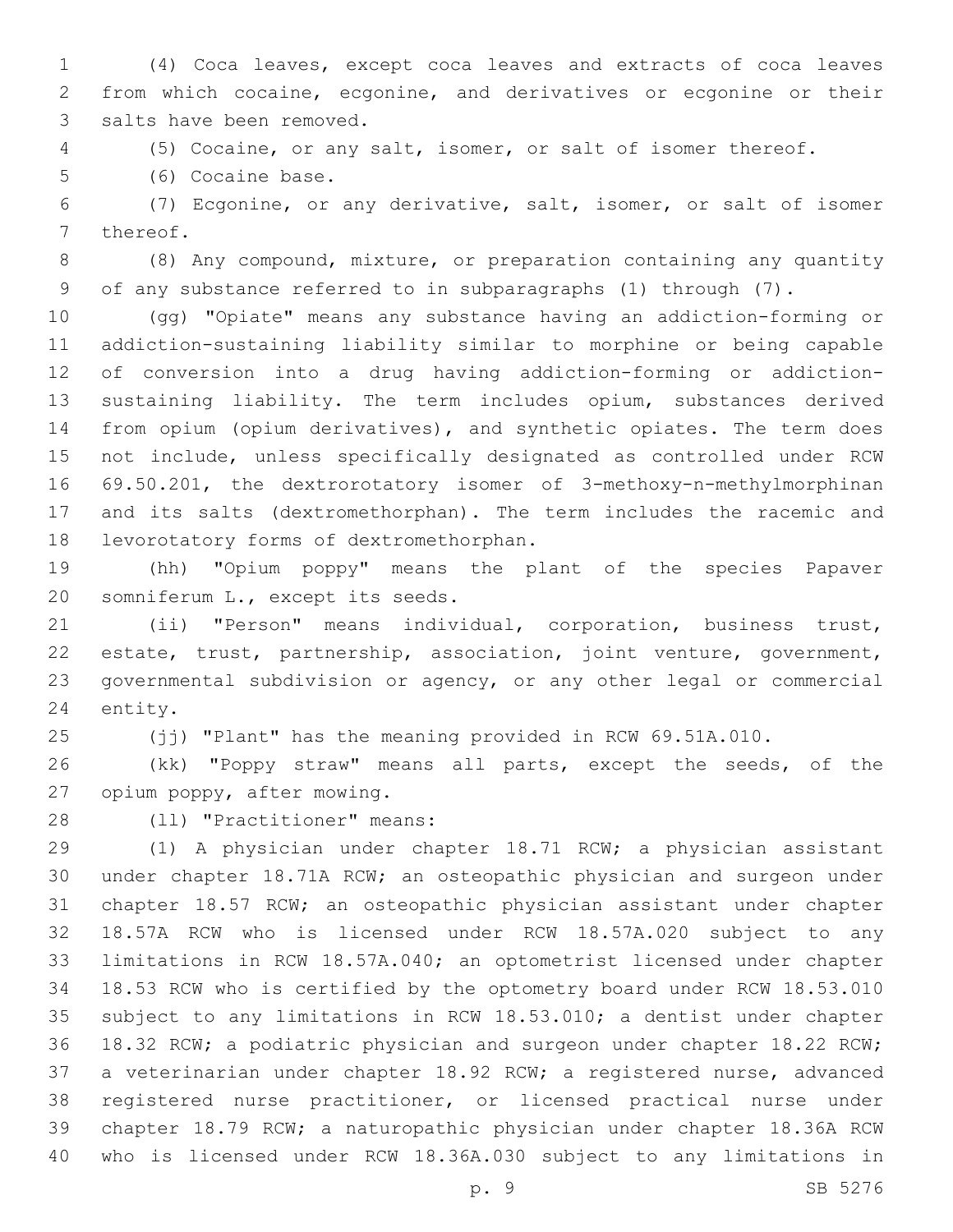RCW 18.36A.040; a pharmacist under chapter 18.64 RCW or a scientific investigator under this chapter, licensed, registered or otherwise permitted insofar as is consistent with those licensing laws to distribute, dispense, conduct research with respect to or administer a controlled substance in the course of their professional practice 6 or research in this state.

 (2) A pharmacy, hospital or other institution licensed, registered, or otherwise permitted to distribute, dispense, conduct research with respect to or to administer a controlled substance in the course of professional practice or research in this state.

 (3) A physician licensed to practice medicine and surgery, a physician licensed to practice osteopathic medicine and surgery, a dentist licensed to practice dentistry, a podiatric physician and surgeon licensed to practice podiatric medicine and surgery, a licensed physician assistant or a licensed osteopathic physician assistant specifically approved to prescribe controlled substances by his or her state's medical quality assurance commission or equivalent and his or her supervising physician, an advanced registered nurse practitioner licensed to prescribe controlled substances, or a veterinarian licensed to practice veterinary medicine in any state of 21 the United States.

 (mm) "Prescription" means an order for controlled substances issued by a practitioner duly authorized by law or rule in the state of Washington to prescribe controlled substances within the scope of his or her professional practice for a legitimate medical purpose.

 (nn) "Production" includes the manufacturing, planting, cultivating, growing, or harvesting of a controlled substance.

 (oo) "Qualifying patient" has the meaning provided in RCW 29 69.51A.010.

 (pp) "Recognition card" has the meaning provided in RCW 31 69.51A.010.

 (qq) "Retail outlet" means a location licensed by the state liquor and cannabis board for the retail sale of marijuana concentrates, useable marijuana, and marijuana-infused products.

 (rr) "Secretary" means the secretary of health or the secretary's 36 designee.

 (ss) "State," unless the context otherwise requires, means a state of the United States, the District of Columbia, the Commonwealth of Puerto Rico, or a territory or insular possession 40 subject to the jurisdiction of the United States.